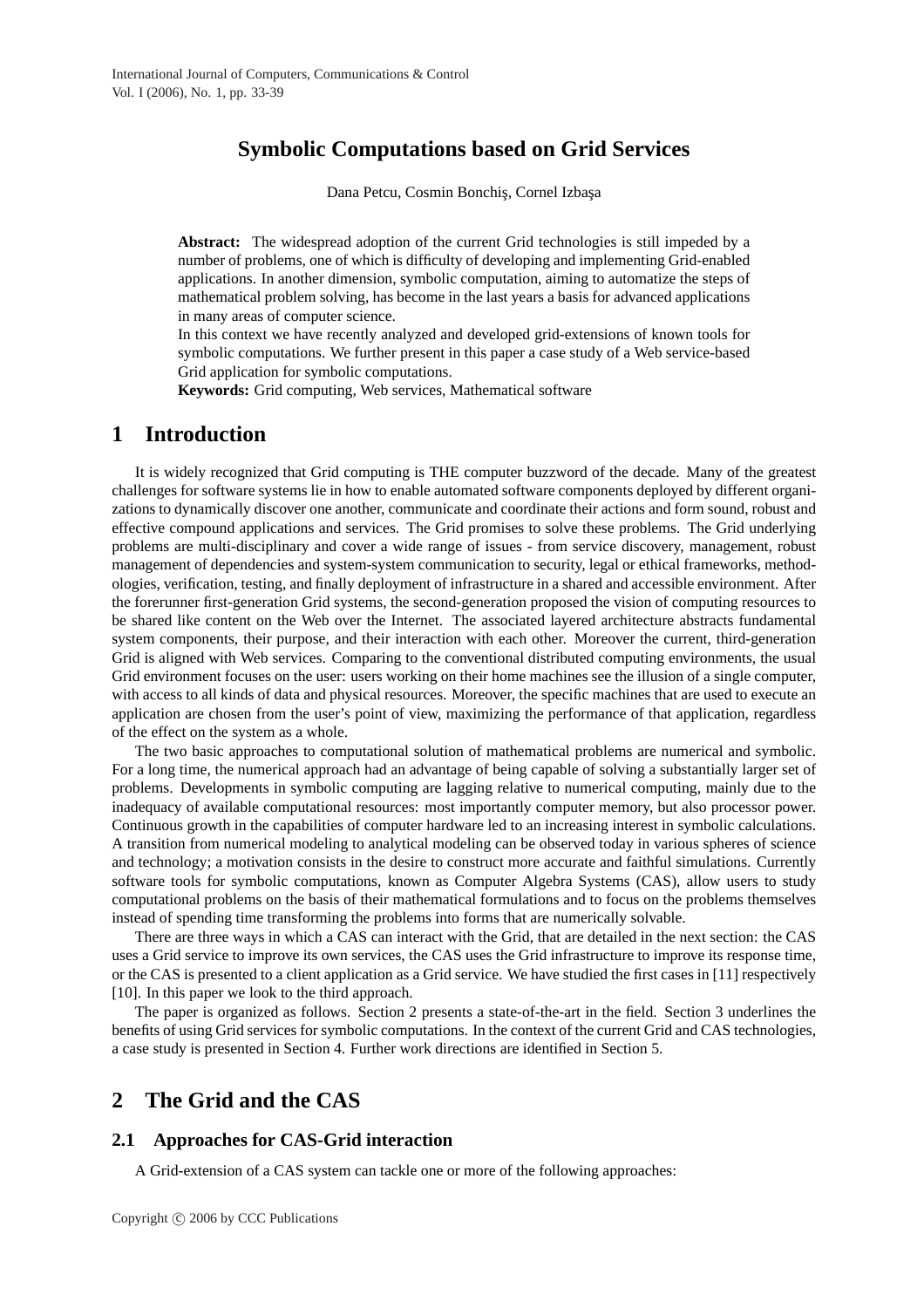- *Ability to accept services from the Grid:* the CAS must be capable to augment its facilities with external modules, in particular it should be able to explore computational Grid facilities, to connect to a specific Grid service, to use it, and to translate its results for the CAS interface. This approach is taken into consideration by NetSolve/GridSolve [1], Geodise [4], MathGridLink [14], our Maple2g [9].
- *Ability to communicate and cooperate over the Grid:* several kernels of CASs must be able cooperate within a Grid when solving problems; in order to have the same CAS on different computational nodes a Grid-version must be available; in the case of different CASs, appropriate interfaces between them must be developed and implemented or a common language for inter-communication must be adopted. This approach is taken into account by Maple2g [10].
- *Being a source of Grid or Web services:* the CAS or some of its facilities must be reachable as grid or web services and allowed to be activated by remote users under appropriate security and licensing conditions; furthermore, deployment of the services must be done in an easy way from the inside of the CAS. This approach is taken into account by the several projects described bellow.

More details about the first two approaches can be found in [12]. Details about the third approach follows.

### **2.2 Web service-based CAS extensions**

In number theory there exist a number of successful Internet projects [6] aiming, among others, at finding large prime numbers, factoring large numbers, computing digits of  $\pi$ , finding collisions on known encryption algorithms etc. A CAS web-wrapper component that can be used by multiple systems was reported in [15]. Another online system, OGB (for Gröbner basis computations), has been recently deployed [5].

MapleNet [7] offers a software platform to enhance mathematics and related courses over the Web. The client machine must be able to run Java applets. A publisher machine is responsible for creating and editing the content of the Web pages and, when complete, uploading them to the server. The server is the machine to which clients will connect to access Web pages and the applets associated with them. The server also respond to publishing requests from the publisher machine for the transfer of content between the publisher and the server. It manages concurrent Maple instances as required to serve client connections for mathematical computation and display services. The server can also provide some additional services including user authentication, logging information, and database access.

WebMathematica [16] offers access to Mathematica applications through a Web browser or other Web clients. Mathematica can be seen as a development environment for webMathematica sites. Standard Java technologies are used: Java Servlet and JavaServer Pages. WebMathematica allows a site to deliver HTML pages that are enhanced by the addition of Mathematica commands. When a request is made for one of these pages, the Mathematica commands are evaluated and the computed result is inserted into the page. Input can come from HTML forms, applets, JavaScript, and Web-enabled applications. It is also possible to send data files to a server for processing. Output can use different formats such as HTML, images, Mathematica notebooks, MathML, SVG, XML, PostScript, Pdf.

The Monet project [8], funded by the European Commission, was a two-year (April 2002-March 2004) investigation into mathematical Web services aiming to demonstrate the applicability of the Semantic Web to the world of mathematical software. The principal objective was to develop a framework for the description and provision of Web-based mathematical services. The key to such a framework is the ability to discover services dynamically based on published descriptions which describe both their mathematical and non-mathematical attributes. Such discovery and subsequent interaction are mediated by software agents capable of recognizing the criteria which should determine how particular kinds of problems are solved, and extracting them from the user's problem description. A symbolic solver wrapper tool architecture was designed to provide an environment that encapsulates CASs and expose their functionalities through symbolic services deployed. All symbolic services are running as independent Web services, each reachable at its own unique URL, all of them are enclosed within the symbolic server and they are managed by the wrapper tool symbolic solver environment. Each symbolic service is assigned to several instances, such as a service core Java class, a source code implementing the service with a mathematical solving software (a CAS), and a MSDL file. The principal information about each service is provided by the service configuration file that contains tree parts: service's MSDL, service interface to mathematical solving system and the actual service implementation. The technologies used for symbolic solver services implementation are Java, Axis, Tomcat, SOAP, WSDL, JSP, MSDL. Maple was chosen as an example of the solving engine for the first implementation and Axiom was used to validate the architecture and to demonstrate abilities to adopt different solving engine without performing major changes.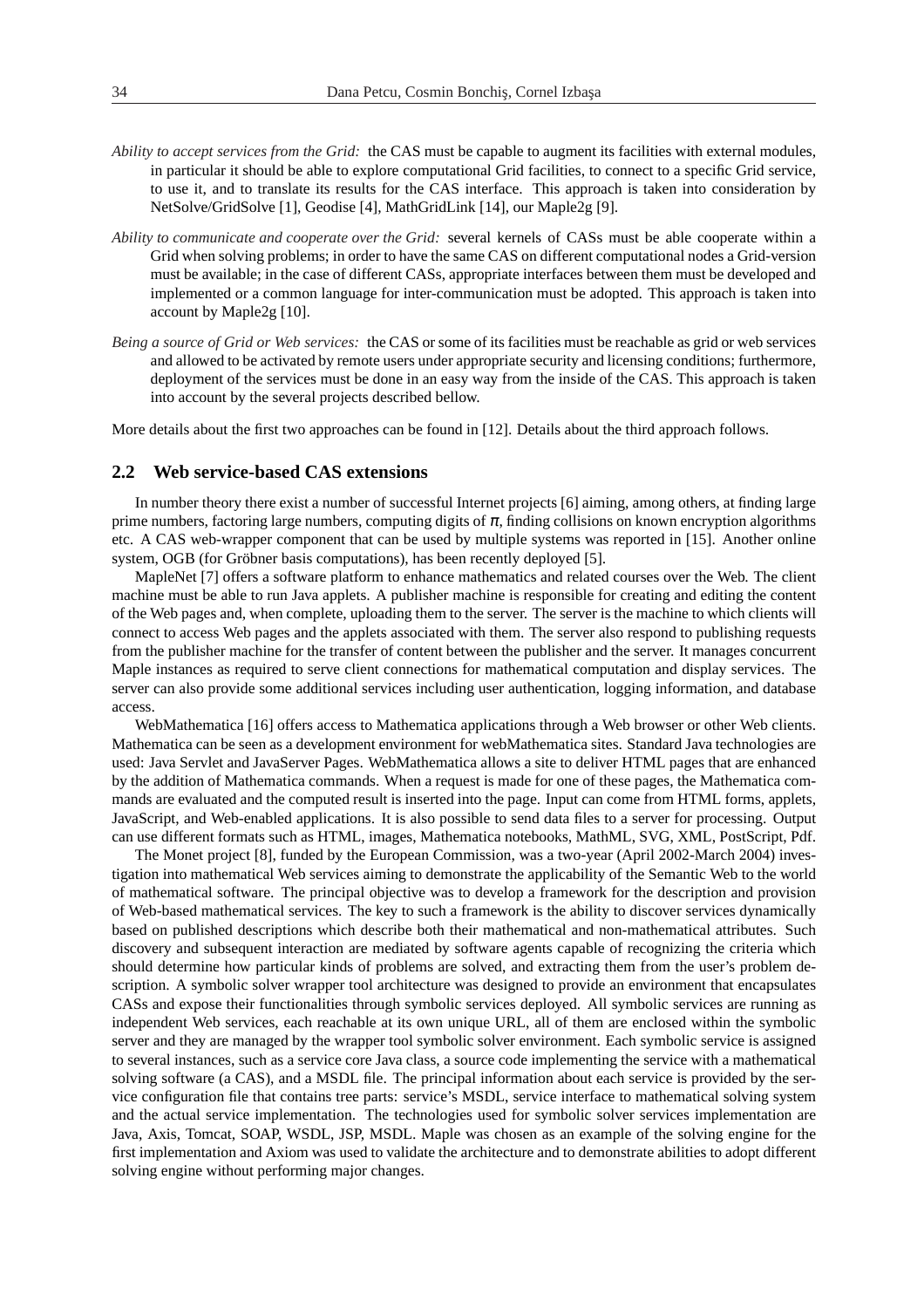#### **2.3 Grid service-based CAS extensions**

There exist a number of grid-oriented projects that involve CASs.

The project Grid Enabled Numerical and Symbolic Services [3], GENSS (March 2004-February 2006), in the frame of UK e-Science programme, addressed the combination of Grid computing and mathematical Web services, their extension to deliver mathematical problem analysis, the code and the resources to compute the answers, using a common open agent-based framework. The main research focus lied on matchmaking techniques for advertisement and discovery of mathematical services. The project involved the design and implementation of an ontology for symbolic mathematical problems and used to support service specification and registration of services. The ontology has been extended based on work undertaken in Monet [8].

The Grid Execution Management for Legacy Code Architecture, GEMLCA [2] is a recent solution to deploy existing legacy code applications written in any programming language as a Grid service without modifying or even requiring access to the legacy code (source or binary). The access point for a client to the GEMLCA architecture is the front-end layer composed of a number of Grid services offering interfaces in order to deploy, query, submit, check the status of, and get the results back from computational jobs. The front-end layer is described in WSDL and can be used by any Grid service client to bind and make use of its functionality through SOAP. In order to access a legacy code program, the user executes the GEMLCA grid service client that creates a legacy code instance with the help of a legacy code factory. Following this, the system submits the job to the compute server through Globus Toolkit version 3 using a particular job manager. A specific XML format, LCID (Legacy Code Interface Description File) is necessary to be used.

# **3 Benefits of Using Symbolic-computing Services based on Globus-WSRF**

The recent version 4 of Globus Toolkit, de-facto standard for Grid technologies, is based on standard Web Services technologies such as SOAP and WSDL. It is written according the WSRF specification (Web Services Resource Framework). The basic requirements addressed by WSRF is the ability to create, address, inspect, discover, and manage statefull resources. Grid services extends Web services (usually stateless services) by providing these extra functionalities.

WSRF approach is more flexible than the previous ones implemented in Globus Toolkit (e.g. OGSI implementation) allowing many-to-many mappings between Web services (the message processor) and any associated statefull resource (the statefull service instance).

#### **3.1 Statefull services**

The WSRF approach simplifies the development of Grid-service wrappers for CASs. The CAS can take now the role of the statefull service instance.

If we go back to the case of the Web-wrapper of a CAS, we can identify several problems solved by the Grid environment. Successive related requests to the service hiding the CAS will need the maintenance of the service instance in a command waiting cycle, without releasing the connections. When the connection is interrupted, but the client come back to the system it must start as a any new incomer.

If a statefull service is used, the latest state of the CAS can be registered. Despite the fact that the connection was closed, the client can come back and resume the computation at any time before the service instance destruction.

#### **3.2 Service instances on remote Grid nodes**

Using a appropriate scheduler the CAS service instance can run on a different Grid hardware resource than the one where the container for Web-based Grid services resides, primarily addressed by the service client. This approach solves the problem of the server overload of a classic client-server architecture.

#### **3.3 Service discovery**

The user is confronted with thousands of packages are available to perform all kinds of mathematical computations. A standard way to categorize, explore, discover, invoke and compose them is needed. Grid computing has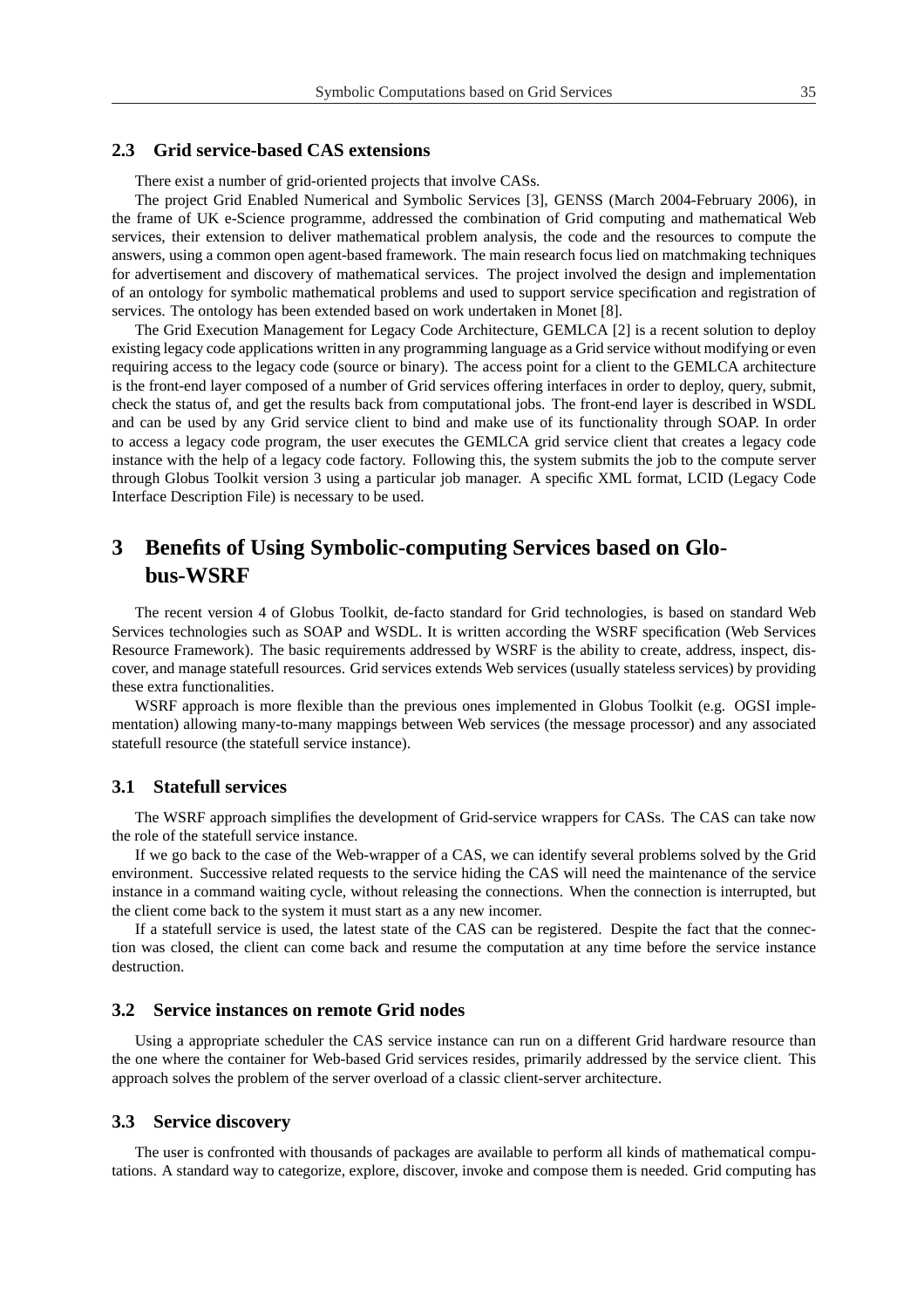awake high expectations for its potential as a discovery accelerator. Grid WSRF-based services are described in WSDL standard format that can be easily inspected by any potential client.

#### **3.4 Security standards**

Globus's GSI offers two message-level protection schemes, and one transport-level scheme [13]. GSI Secure Message scheme that provides message-level security can be used in the case on proprietary CAS usage.

Globus Toolkit implements three authentication methods: X.509 certificates, username-password, and anonymous authentication. The first two authentication methods are recommended in the case of a proprietary CAS usage.

GSI supports also authorization in both the server-side and the client-side. The server has six possible authorization modes: none, self, gridmap, identity-authorization, host authorization, SAML callout authorization. Depending on the authorization mode that if will be chosen, the server will decide if it accepts or declines an incoming request. Identity-authorization or SAML callout authorization are recommended in the case of a proprietary CAS usage.

### **4 A case study: Grid-based services using Maple**

We proceed with a practical example of how a CAS can be made available as Grid-WSRF service and for this purpose Maple became our CAS of choice. The main reason is that, despite its robustness and ease of use, we were not able to locate efforts to link Maple with the Grid, accept ours, namely Maple2g. Furthermore, it is well known that Maple excels other CASs in solving selected classes of problems e.g. systems of nonlinear equations or inequalities. Finally, Maple has already a build-in socket library for communicating over the Internet, and a library for parsing XML. These capabilities match very well with our goal as they suffice to make Maple a client for an Grid computational service.

Maple2g (Maple-to-Grid) was build recently as a grid-wrapper for Maple. Maple2g consists of two parts a CAS-dependent and a Grid-dependent one. Therefore, any change in the CAS or in the Grid will be reflected only in one part of the proposed system. Furthermore, the CAS-dependent part is relatively simple and easy to be ported to support another CAS or legacy software.

Maple2g covers all three approaches described in Section 2.1. We describe here the newest component, the one that presents Maple as Grid service. It is based on the WSRF implementation from Globus Toolkit 4.



Figure 1: The four elements of the application, the client, the factory, the instance, and the resource. Their interaction in time

At the server side, the application has two main components: the factory service, the instance service. A resource is created by the factory service and used by the instance service. The interaction pushed by the client follows the steps (Figure 1):

- 1. the client request the service instance and resource creation;
- 2. the factory service creates the resource;
- 3. the key of the resource is identified by the factory;
- 4. the factory creates the service instance;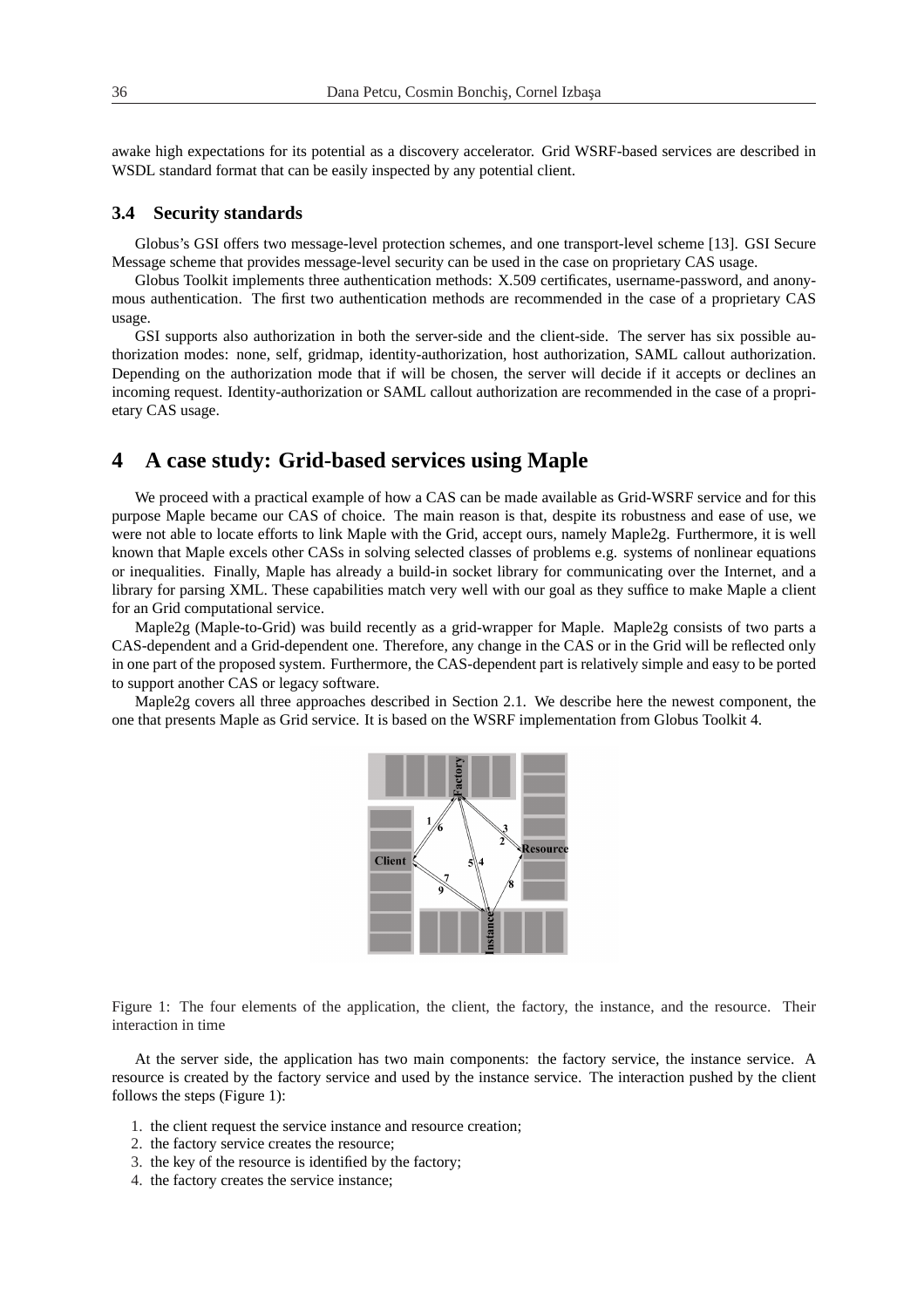- 5. the service reference is returned to the factory;
- 6. the endpointreference (instance and resource identifiers) is send to the client;
- 7. the client contacts the service instance and request an operation involving the resource;
- 8. the service instance serves the request using the resource;
- 9. the service instance sends the result to the client.

The client can reiterate the steps (7-9) using the endpointreference.

The application components were written in Java. The factory service is activated once the Globus service container is activated on the resource were the service package was deployed. The instance service launches Maple as a concurrent thread on the same hardware resources on which it runs.

The communication between the Java-based instance service and Maple is done via sockets. At start Maple thread reads a temporary file that specify the socket channel that should be open and then the cycle in which it accepts any string coming on that communication channel, evaluate it as Maple command, and sends the result via the socket connection to the instance service.

For example, after the MapleFactoryService activation, the MapleClientPerform can send Maple commands to the instance service in form of strings:

```
$ MapleClientCreate http://194.102.62.15:8080/wsrf/services/MapleFactoryService >ref
$ MapleClientPerform ref "ifactor(123456789056789098765098765432100);"
(2)^{2*(5)^{2*(7)*(43)*(113)*(331)*(683)*(12067378391)*(65837)*(202087)$ MapleClientPerform ref "P:=12*x^6+84*x^4-54*x^5-270*x^3+168*x^2-216*x+96:"
$ MapleClientPerform ref "solve(P);"
1/2, 4, I, -I, 2 \times I, -2 \times I
```
We have build also a Web interface that is depicted by Figure 2. We used AJAX (Asynchronous JavaScript And XML) for sending and receiving dates to the server. After the user authentification, the interface can be use in few simple step:

- 1. start the Globus container on the server (Figure 2.a);
- 2. choose the proper service (MathFactoryService) from the list of available services (Figure 2.b);
- 3. start the MathFactoryService which will launch the Maple instance (Figure 2.c);
- 4. fill and execute a Maple command (Figure 2.d and e).
- 5. the Maple instance executes the command and returns an MathML document as answer. The MathML document will be transform to a SVG file which is send back to the interface (Figure 2.f).

### **5 Conclusions and Further Work**

At this stage Maple2g exists as a demonstrator system with some of the functionalities described above. In the near future it will be further developed to include facilities existing in other systems, in order for it to become more robust.

Currently if the access to Maple service is granted, any Maple commands can be used. Restricted access to a subset of commands (e.g. no access to shell commands revealing the host characteristics or establishing socket connections) should by implemented. Specialized services based on Maple should be developed and deployed as Grid services.

Experiments on the wide-area Grids will help guide further development of the system. Deployment of Grid services based on other CASs than Maple using the same codes must be take also into consideration.

#### **Acknowledgment**

This work was partially supported by the European project SCIEnce (FP6-2004-Infrastructure-5-026123) and the Romanian project CompGrid (CNCSIS-2004-949).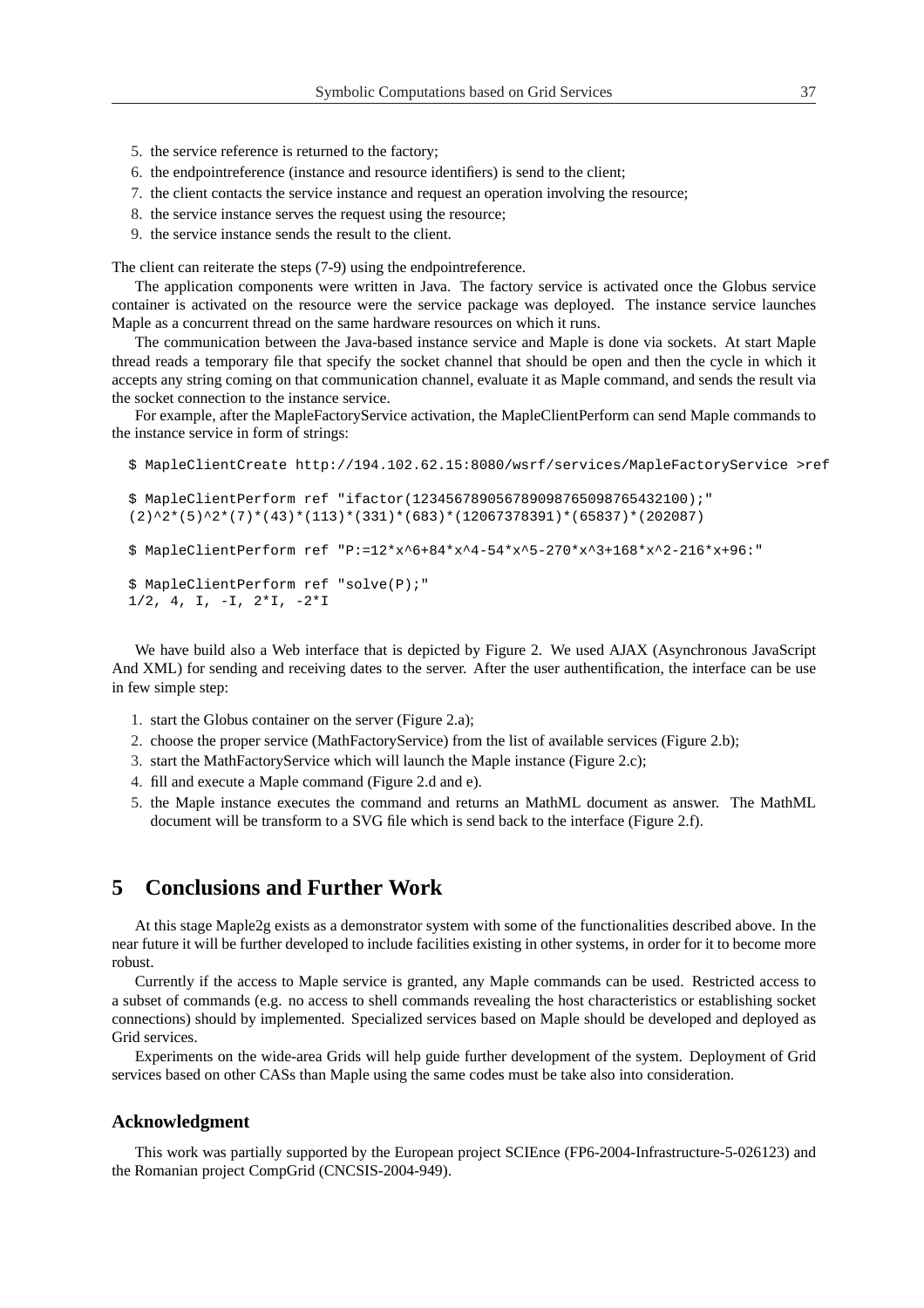|                                                                           | $\bullet$ MapleService interface $\circledcirc$ the Institute eAustria - Mozilla Firefox                                                                                                                                                                                                                                                                                                                                                                                                                                                                                                                                                                                                                                 |                                                                                  | $\bullet$ MapleService interface $\circledcirc$ the Institute eAustria - Mozilla Firefox                                                                                                                                                                                                                 |
|---------------------------------------------------------------------------|--------------------------------------------------------------------------------------------------------------------------------------------------------------------------------------------------------------------------------------------------------------------------------------------------------------------------------------------------------------------------------------------------------------------------------------------------------------------------------------------------------------------------------------------------------------------------------------------------------------------------------------------------------------------------------------------------------------------------|----------------------------------------------------------------------------------|----------------------------------------------------------------------------------------------------------------------------------------------------------------------------------------------------------------------------------------------------------------------------------------------------------|
| Vizualizare<br>Navigare Semne de carte Unelte Ajutor<br>Editare<br>Fisier |                                                                                                                                                                                                                                                                                                                                                                                                                                                                                                                                                                                                                                                                                                                          | Vizualizare Navigare<br>Semne de carte Unelte Ajutor<br><b>Fisier</b><br>Editare |                                                                                                                                                                                                                                                                                                          |
|                                                                           | http://mapleservice.ieat.ro/                                                                                                                                                                                                                                                                                                                                                                                                                                                                                                                                                                                                                                                                                             |                                                                                  | http://mapleservice.ieat.ro/                                                                                                                                                                                                                                                                             |
| Description<br>Help                                                       | Start GLOBUS CONTAINER<br>Container services list<br>services not started -<br>Execute:<br>execute the maple command<br>no maple command -                                                                                                                                                                                                                                                                                                                                                                                                                                                                                                                                                                               | Description<br>Help                                                              | Start GLOBUS CONTAINER<br><b>Container services list</b><br>available services<br>TriggerFactoryService<br>$\blacktriangledown$<br>start service<br>Execute:<br>execute the maple command                                                                                                                |
| (a)                                                                       |                                                                                                                                                                                                                                                                                                                                                                                                                                                                                                                                                                                                                                                                                                                          | (b)                                                                              | no maple command -                                                                                                                                                                                                                                                                                       |
|                                                                           | $\bullet$ MapleService interface $\circledcirc$ the Institute eAustria - Mozilla Firefox                                                                                                                                                                                                                                                                                                                                                                                                                                                                                                                                                                                                                                 |                                                                                  | $\bullet$ MapleService interface $\circledcirc$ the Institute eAustria - Mozilla Firefox                                                                                                                                                                                                                 |
| Eisier                                                                    | Editare Vizualizare Navigare Semne de carte Unelte Ajutor                                                                                                                                                                                                                                                                                                                                                                                                                                                                                                                                                                                                                                                                | Fisier<br>Editare                                                                | Vizualizare Navigare Semne de carte Unelte Ajutor                                                                                                                                                                                                                                                        |
|                                                                           | http://mapleservice.ieat.ro/                                                                                                                                                                                                                                                                                                                                                                                                                                                                                                                                                                                                                                                                                             |                                                                                  | http://mapleservice.ieat.ro/                                                                                                                                                                                                                                                                             |
| Description<br>Help<br>(c)                                                | Start GLOBUS CONTAINER<br><b>Container services list</b><br>available services<br>TriggerFactoryService<br>$\blacktriangledown$<br>start service<br>Version<br>mds/test/subsource/IndexServiceEntry<br>NotificationConsumerService<br>IndexService<br>NotificationTestService<br>ReliableFileTransferFactoryService<br>DefaultTriggerServiceEntry<br>TriggerServiceEntry<br>PersistenceTestSubscriptionManager<br>mds/test/execsource/IndexServiceEntry<br>DefaultTriggerService<br>examples/core/factory/MathFactoryService<br>gsi/AuthenticationService<br>TriggerService<br>TestRPCService<br>ManagedMultiJobService<br>RendezvousFactoryService<br>WidgetService<br>ManagementService<br>ManagedExecutableJobService | Description<br>Help<br>(d)                                                       | Start GLOBUS CONTAINER<br><b>Container services list</b><br>available services<br>examples/core/rl/MathFactoryService<br>start service<br>The service MathFactoryService was started<br>and a Maple instance inside of it<br>Execute:<br>execute the maple command<br>no maple command -                 |
|                                                                           | $\bullet$ MapleService interface $\circledcirc$ the Institute eAustria - Mozilla Firefox                                                                                                                                                                                                                                                                                                                                                                                                                                                                                                                                                                                                                                 |                                                                                  | $\bullet$ MapleService interface $\circledcirc$ the Institute eAustria - Mozilla Firefox                                                                                                                                                                                                                 |
| Fişier                                                                    | Editare Vizualizare Navigare Semne de carte Unelte Ajutor                                                                                                                                                                                                                                                                                                                                                                                                                                                                                                                                                                                                                                                                | Eişier                                                                           | Editare Vizualizare Navigare Semne-de-carte Unelte Ajutor                                                                                                                                                                                                                                                |
|                                                                           | http://mapleservice.ieat.ro/                                                                                                                                                                                                                                                                                                                                                                                                                                                                                                                                                                                                                                                                                             |                                                                                  | http://mapleservice.ieat.ro/                                                                                                                                                                                                                                                                             |
| Description<br>Help                                                       | Start GLOBUS CONTAINER<br><b>Container services list</b><br>available services.<br>examples/core/factory/MathFactoryService<br>start service<br>The service MathFactoryService was started<br>and a Maple instance inside of it<br>Execute: expand((x^3+4*x^2+5*x)/(x+2));<br>execute the maple command                                                                                                                                                                                                                                                                                                                                                                                                                  | Description<br>Help                                                              | Start GLOBUS CONTAINER<br><b>Container services list</b><br>available services<br>examples/core/factory/MathFactoryService v<br>start service<br>The service MathFactoryService was started<br>and a Maple instance inside of it<br>Execute: expand((x^3+4*x^2+5*x)/(x+2));<br>execute the maple command |
| (e)                                                                       | no maple command -                                                                                                                                                                                                                                                                                                                                                                                                                                                                                                                                                                                                                                                                                                       | (f)                                                                              | the result of the Maple execution is:<br>$\frac{x^3}{x+2}$ + 4 $\frac{x^2}{x+2}$ + 5 $\frac{x}{x+2}$                                                                                                                                                                                                     |

 $(e)$ 

Figure 2: Using a Web interface to access symbolic computing services